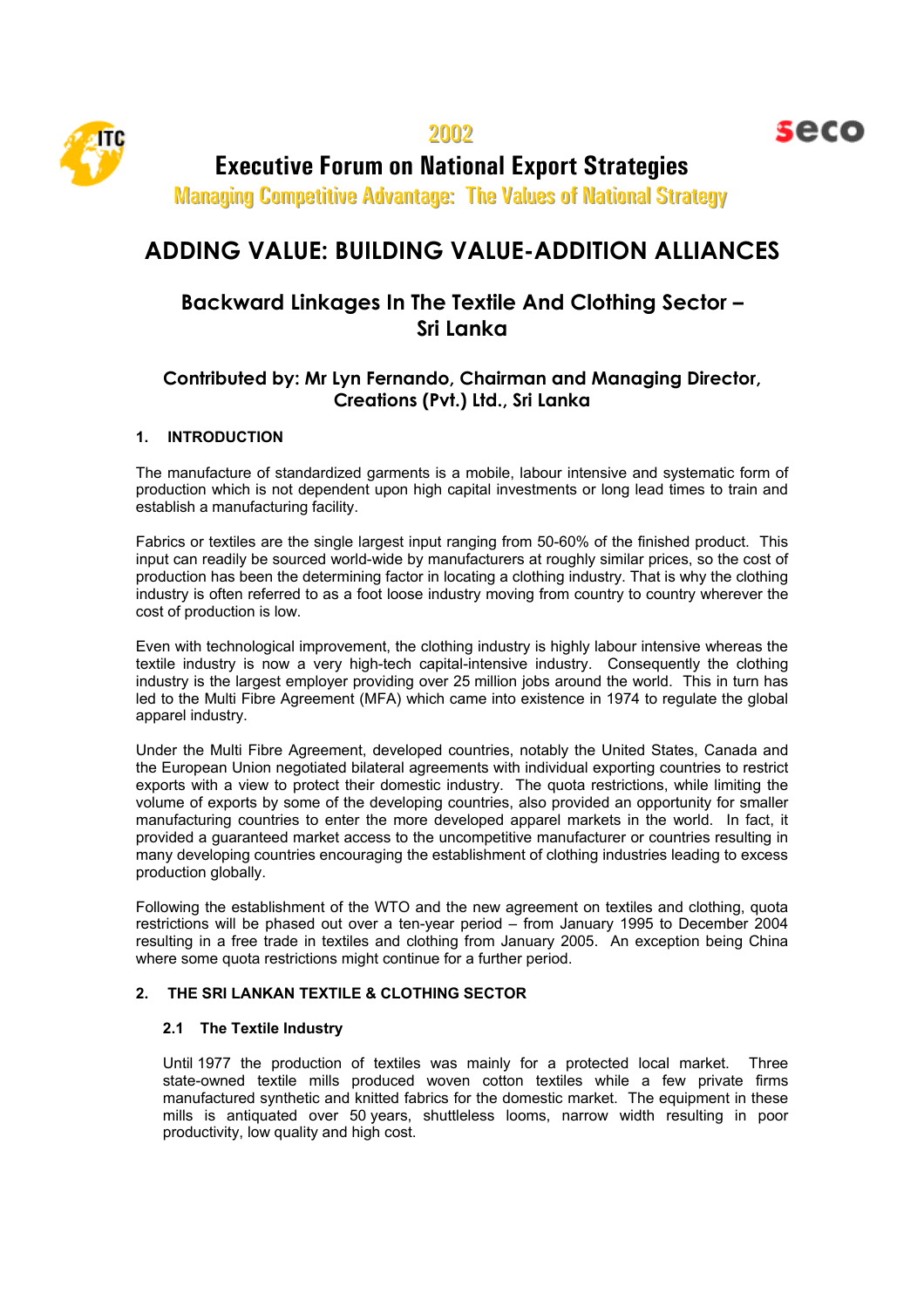Consequently with the liberalization of trade in 1977, and even though an import duty of 100% was levied on imported fabric, the local mills suffered a major set back. The Government in turn disposed of all the state-owned mills. Only one such mill, purchased by a Korean Company – Kabul, is presently functioning. This mill has some new machinery and technology but they predominantly import gray fabric to dye and print at short notice. Kabul also supplies the export trade as well as exports some textiles as a result of imposed quota restrictions on textiles.

In 1996 the Government removed the import duty on textiles to ease the documentation and transaction cost of the clothing export trade, further eroding the market for locally made textiles.

Although successive Governments attempted to attract investments in this sector, they failed due to the high cost of machinery, non-availability of local raw material (neither cotton nor synthetic) and the cost of electricity, being the highest in the region.

Consequently, the local production of yarn has declined to around 20 million kilograms per year and textiles to around 140 million per year, from a production of over 250 million meters previously.

In knitted fabrics, however, there has been some success with three joint venture companies – Ocean Lanka with Hong Kong interest as well as investments from some of the garment exporters, Hayleys with Australian collaboration, and more recently Textured Jersey, a joint venture with Mast Industries and MAS Holdings, two of the largest garment manufacturing groups in Sri Lanka and Textured Jersey UK.

The integration of the textile and clothing sector within the country, therefore, is minimal resulting in the majority of textiles being imported leading to longer lead times. Conversely, the lack of a local textile industry has permitted the easy access to import of textiles from all over the over the world free of any duty or levies.

#### **2.2 The Clothing Industry**

The development of Sri Lanka's clothing export industry commenced in 1977 as a result of the liberalization of the economy and the relaxation of import and export controls. This was also at a time when, as a result of quota restrictions placed in South and South East Asian countries, the industry was moving to countries that did not have quota restrictions.

In 1977 the export of clothing was only USD 70 million and since then, with an average increase of over 15% per year until 2001, total exports of textiles and clothing amounted to US\$ 2,538 million or 53% of Sri Lanka's total exports. The clothing industry is the strongest manufacturing sub-sector in terms of its contribution to industrial production, foreign exchange earnings and employment generation. The success of the clothing export industry to achieve high growth rates and development in the last two decades was primarily due to the quota system under the MFA, the liberal trade policies pursued by the Government, the availability of a reservoir of an easily trainable young labour force. In fact, many village girls are exposed to sewing at a very young age because a key investment in a household with young girls is a sewing machine. Moreover, Sri Lanka's benefits from its strategic location on the main sea and air routes and a highly developed port for container handling, also used for transhipment of a large volume of Indian cargo, resulting in frequent sailing to and from Sri Lanka.

There are 859 registered clothing factories in Sri Lanka, but the statistical details in Table 1 indicate that a significant contribution to Sri Lanka's clothing industry is due to a few very large manufacturers. In 2001 the largest exporters represented 22% of total registered exporters, contributing 85% to the export value. Hence there is a high concentration of the clothing industry in the hands of a few large enterprises, as illustrated in Figure 1.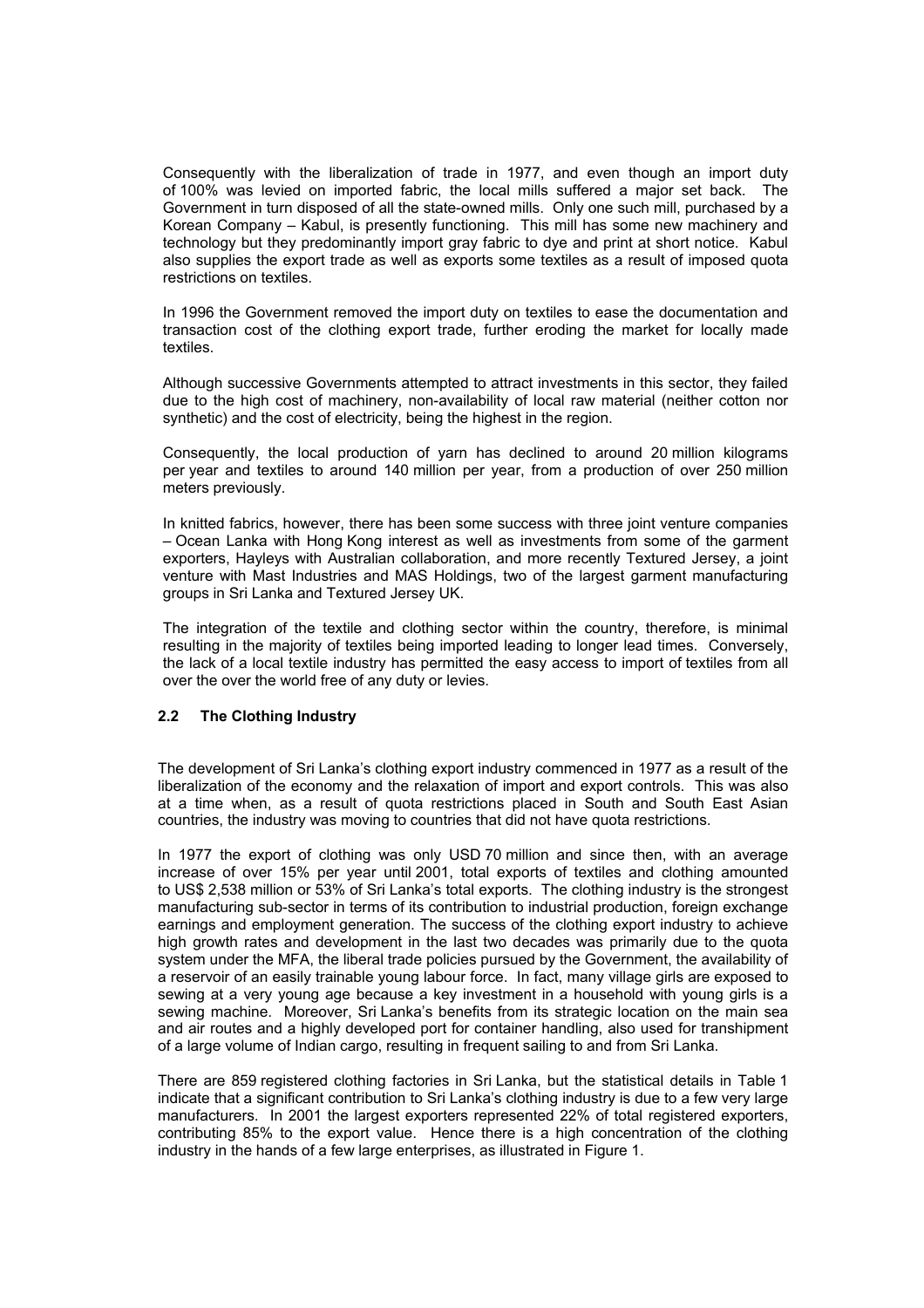Table 1: Breakdown of manufacturing units - Classification of Exporters by Export Value  $(US$1=Rs.95)$ 

| Category | Range Rs.            | <b>No. of Exporters</b> |     | <b>Export Value Rs. Mn</b> |      |  |
|----------|----------------------|-------------------------|-----|----------------------------|------|--|
| Small    | $0.25$ Mn $-$ 100 Mn | 549                     | 64% | 10.335                     | 5%   |  |
| Medium   | 101 Mn $-500$ Mn     | 204                     | 24% | 48.936                     | 23%  |  |
| Large    | 501 Mn and Over      | 106                     | 12% | 149.362                    | 72%  |  |
|          |                      |                         |     |                            |      |  |
|          |                      | 859                     |     | 208,633                    | 100% |  |

Source: Sri Lanka Customs / Export Development Board, 2002

Figure 1: Distribution of Export Revenue



The employment generated by the clothing industry, both directly and indirectly, is estimated at around one million out of a population of 18 million. Direct employment in 830 factories, entitled to textile quotas amounted to 338,704. Details are provided in Table 2.

|--|

| <b>Companies</b>           | <b>Employment</b> |         |
|----------------------------|-------------------|---------|
| Small (1-100 Employees)    | 157               | 10.501  |
| Medium (101-500 Employees) | 438               | 118,679 |
| Large (over 501 Employees) | 235               | 209.524 |
|                            |                   |         |
|                            | 830               | 338.704 |

Figure 2: Contribution of Employment



An analysis of the country's export revenue shows that textiles and clothing contribute 46,4% of the total export earnings.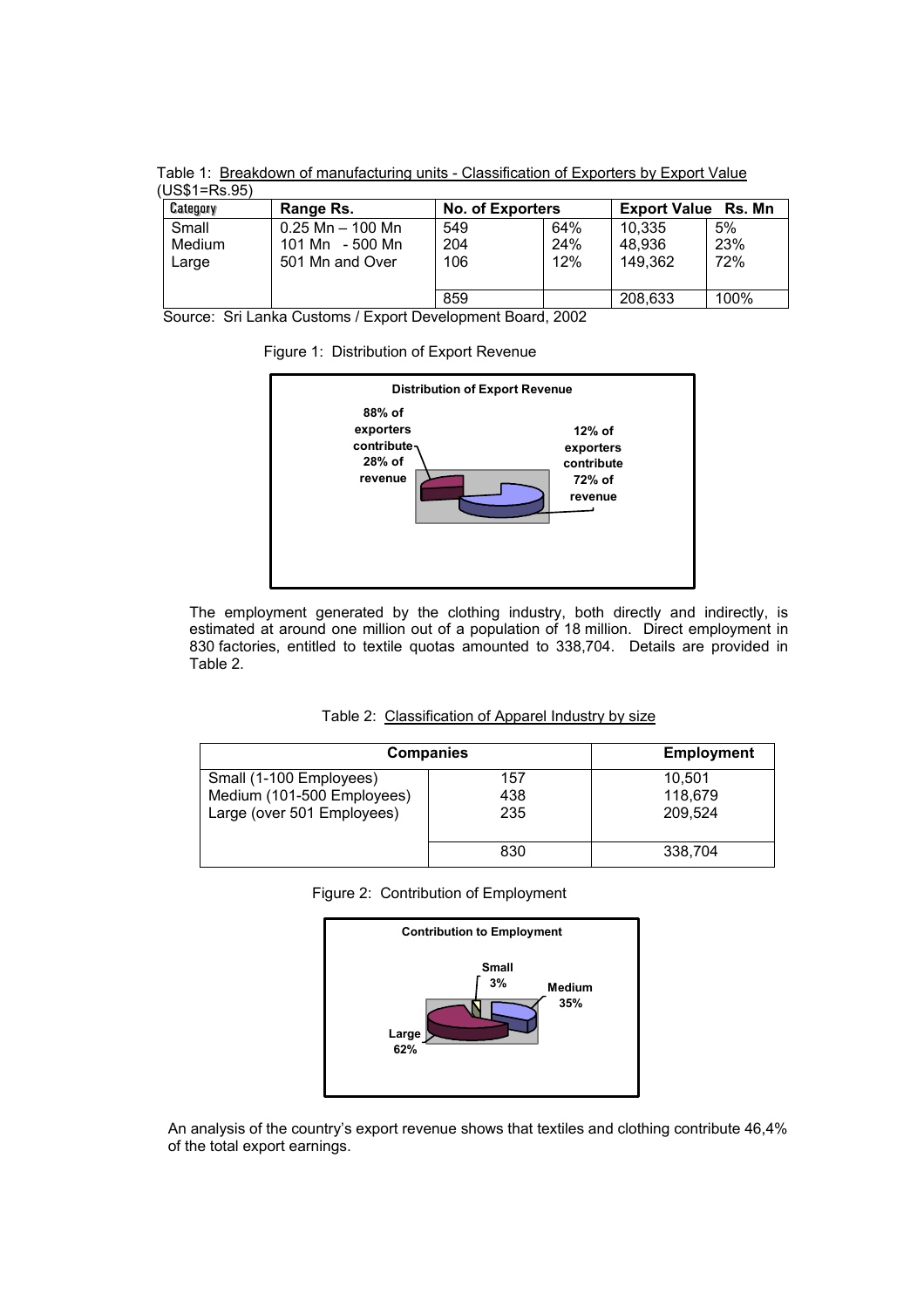Although the annual average growth rate in the year 2001 was around 15%, Sri Lanka witnessed a drop in exports due to difficulties of the US and EU economies and the disruption of exports as a result of the terrorist attack in the Sri Lankan Airport in July and in the US in September 2001. However, a significant increasing trend over the last two decades indicates a shift in export to high value apparel. The long-term trend in Sri Lanka's apparel exports is shown in Figure 3.



Figure 3: Sri Lanka's Apparel Exports 1989-2001

Over 95% of the clothing production is exported and the local market is supplied by the remainder and to filling production gaps by manufacturers.

The United States continues to be the major export market accounting for 65% of exports whilst the European Union accounts for 30%, as illustrated in Figure 4.



Figure 4: Approval Exports by Region in 2001

The current quota regime under the MFA does not give a clear indication of Sri Lanka's competitiveness due to the heavy dependence on the MFA and the quotas allocated. The industry's core strategy to survive in a quota free era is to develop an efficient supply chain management, a service orientation towards the global apparel industry, compliance with international labour regulations, free trade agreements with India, Pakistan, the European

Union and the United States, improved technology and marketing, reduced transaction cost and procedural delays. In effect, Sri Lanka's vision is to become "ASIA'S BEST CLOTHING MANUFACTURER".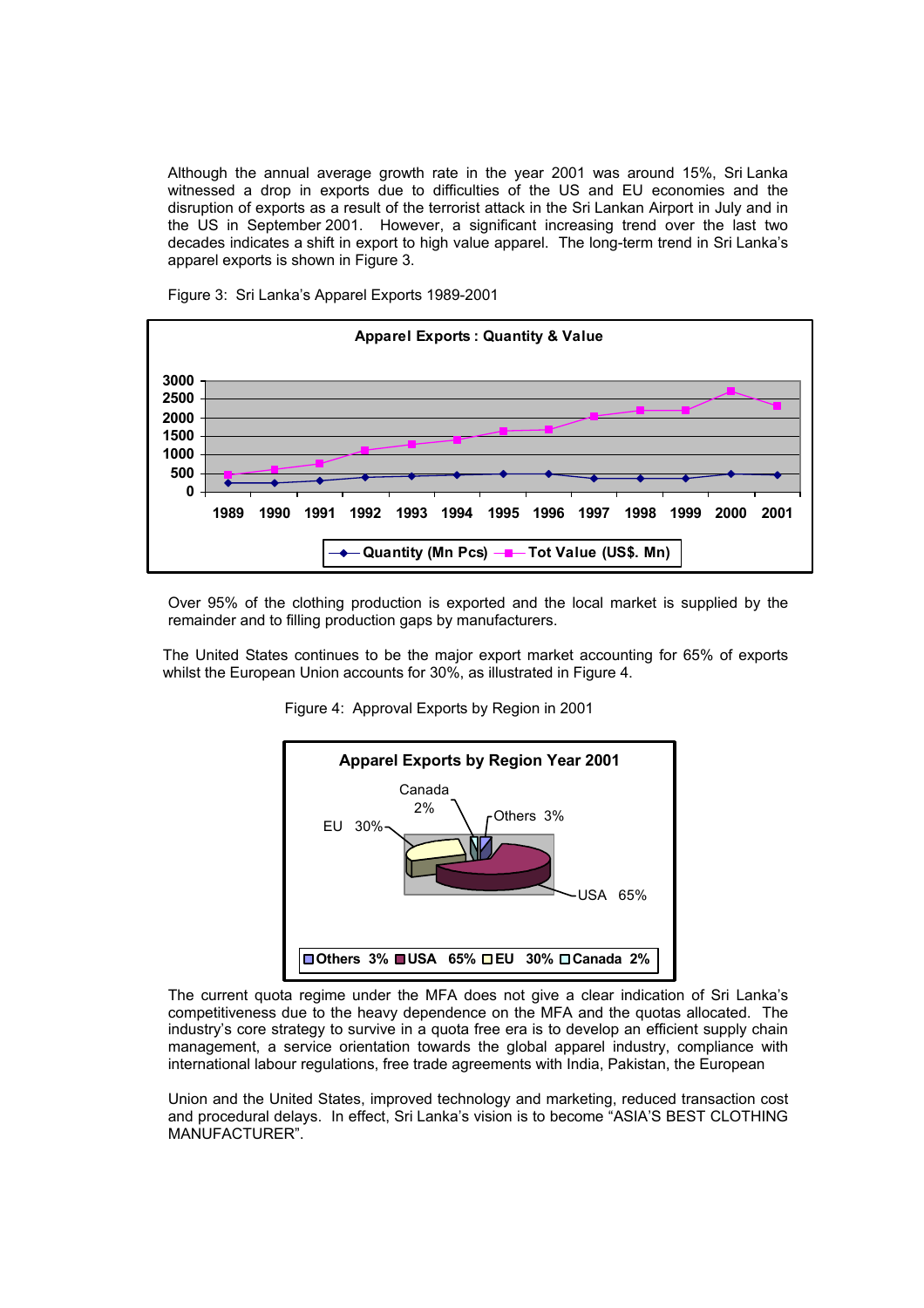### **3. THE INTEGRATION OF THE TEXTILE & CLOTHING SECTOR**

The integration of the textile and clothing sector within the country is minimal. The majority of textiles is imported, leading to long lead times. However, the lack of a local textile industry has permitted an easy access and import of highly competitive textiles from all over the world free of any duty or levies. The opportunity to source from the most competitive countries free of any duties gives the clothing industry a competitive edge over many other textile producing countries.

#### **3.1 The lack of a material fabric base**

The lack of a fabric base has resulted in establishing relations with textile mills in South and South East Asia, who are in a position to manufacture at international competitive prices. Additionally, the establishment of strong links with competitive textile manufacturing countries and mills resulted in favourable synergy effects, as Sri Lanka's clothing exporters were good customers for their textile exports. A drawback, however, is longer lead times in an industry struggling for quick response.

China and Hong Kong are the main fabric source for Sri Lanka's clothing industry due to price and the frequent meetings in Hong Kong. Hong Kong is by far the main venue for US and European Buyers to meet vendors and Sri Lankan companies find it easy to obtain fabrics and accessories over the shelf to make samples and then place orders for production. Consequently, clothing manufacturers have built up close alliances with mills, which have their liaison or marketing offices in Sri Lanka to service the factories. A South Korean company, as a result of purchasing a state-owned mill, has succeeded in supplementing its local production by importing gray fabric to dye or print at short notice and thereby optimized the supply chain.

#### **3.2 Backward linkages**

More recently the establishment of three knitted mills and a few accessory manufacturers was welcomed by the clothing industry as a step in the right direction. However these units have the capacity to supply only a small percentage of the total raw material required by the industry.

Two of the three mills have substantial investments from major groups in the clothing export trade, targeting niche markets in lingerie, resulting in their ability to respond more quickly to market demand so as to strengthen their position in the market.

The third knitted mill is a joint venture between an Australian firm and a very large public company with extensive interests in trading, manufacturing and shipping but which is not engaged in the clothing business. All these mills have large capacities and are structured to supply clothing manufacturers, supplementing regional sourcing. These are not fully integrated mills as they are dependent on imported yarn but they have the machinery and technology particularly in dyeing to produce export quality knitted fabrics at competitive prices.

In woven fabrics, the Korean firm Kabul has a fully integrated mill but a fair quantity of textiles is imported by them from Korea and China for local dyeing and printing. Similarly, there are a few other dyeing and printing plants importing gray textiles for local processing. The main advantage is the reduction in turn round time. However, this only supplements regional sourcing.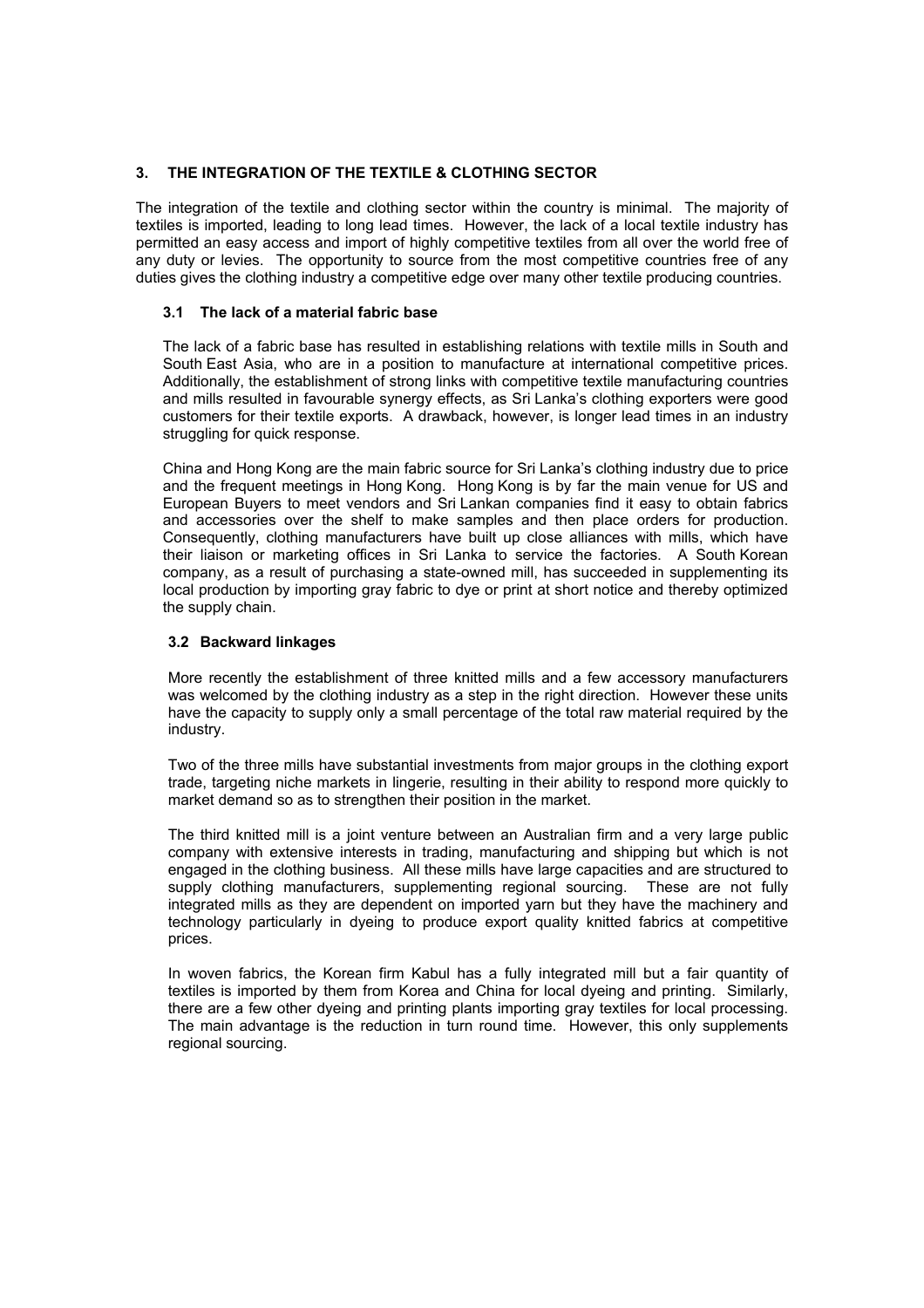In the supply of accessories are a number of locally established manufacturing units, having the capacity to make thread, buttons, zips, poly bags, cartons, labels, tags and hangers. More recently internationally accepted or exclusive suppliers to some of the major retailers in the EU and USA, such as YKK zips, Maintech hangers and Paxar for labels, tags and stickers have established production units in Sri Lanka.

The import duty on Sri Lankan clothing to the EU qualifies for a reduction of 20% under the GSP scheme if the textiles are of Sri Lankan origin. This facility was extended last year to the SAARC region with the result that textiles of Indian, Pakistan, Nepal or Bangladesh origin used by Sri Lankan clothing manufacturers qualify for this duty reduction. This has led to closer alliances being built particularly with Indian mills, who also stock basic textiles in Sri Lanka for supply to manufacturers at short notice.

These regional alliances have been forged and strengthened as a result of government policy, permitting representatives of these mills to establish offices with resident visa's and tax-free incomes as long as they are funded from abroad. Additionally the ability of importing textiles to be stored in bonded warehouses for supply to clothing manufacturers free of any duty or taxes has encouraged these alliances. Again Sri Lanka last year negotiated a free trade agreement with India while one with Pakistan is to be signed shortly. Once these are fully operational the links and alliances will be further improved.

#### **3.3 Forward linkages**

The apparel industry is heavily dependent on international buying offices for export orders. This again is due to the quota system, which created a sellers market, forcing foreign buyers to purchase their goods from companies and countries that had allocated quotas. With the abolition of quotas from 2005 the global apparel industry experiences a significant transition to that of a buyers market, forcing Sri Lankan industrialists to market their products directly to the buyer.

The larger Sri Lankan companies are mostly joint ventures with established brands, both in the United States and the European Union, who are well established in design and marketing. As a consequence, the local manufacturing units need to concentrate on productivity and logistics.

#### **4. THE IMPORTANCE OF ALLIANCES**

#### **4.1 Business to business partnerships**

The liberal investment policy pursued by the Government and the ability of foreign companies to own even 100% of the shares of a clothing company resulted in several strong alliances. As mentioned previously, most of the large companies, accounting for 85% of Sri Lanka's clothing exports, have strong links with retailers and brand names.

Business to business partnerships have also evolved through membership in the clothing export associations. The oldest association – the Sri Lanka Apparel Exporters' Association – has enabled its members to establish partnership for the purpose of quota exchanges, subcontracting, supplying part of the value chain, specialized services such as embroidery, pico edging, smoking, washing, etc. the association acted as a platform to represent the industry on matters effecting trade. Since then a few other associations were established to represent specific sectors. For example the Free Trade Zones have their own associations on issues effecting their trade associations. Together they negotiate with the Government to ensure that their interests are reflected in the decision-making process related to the clothing industry.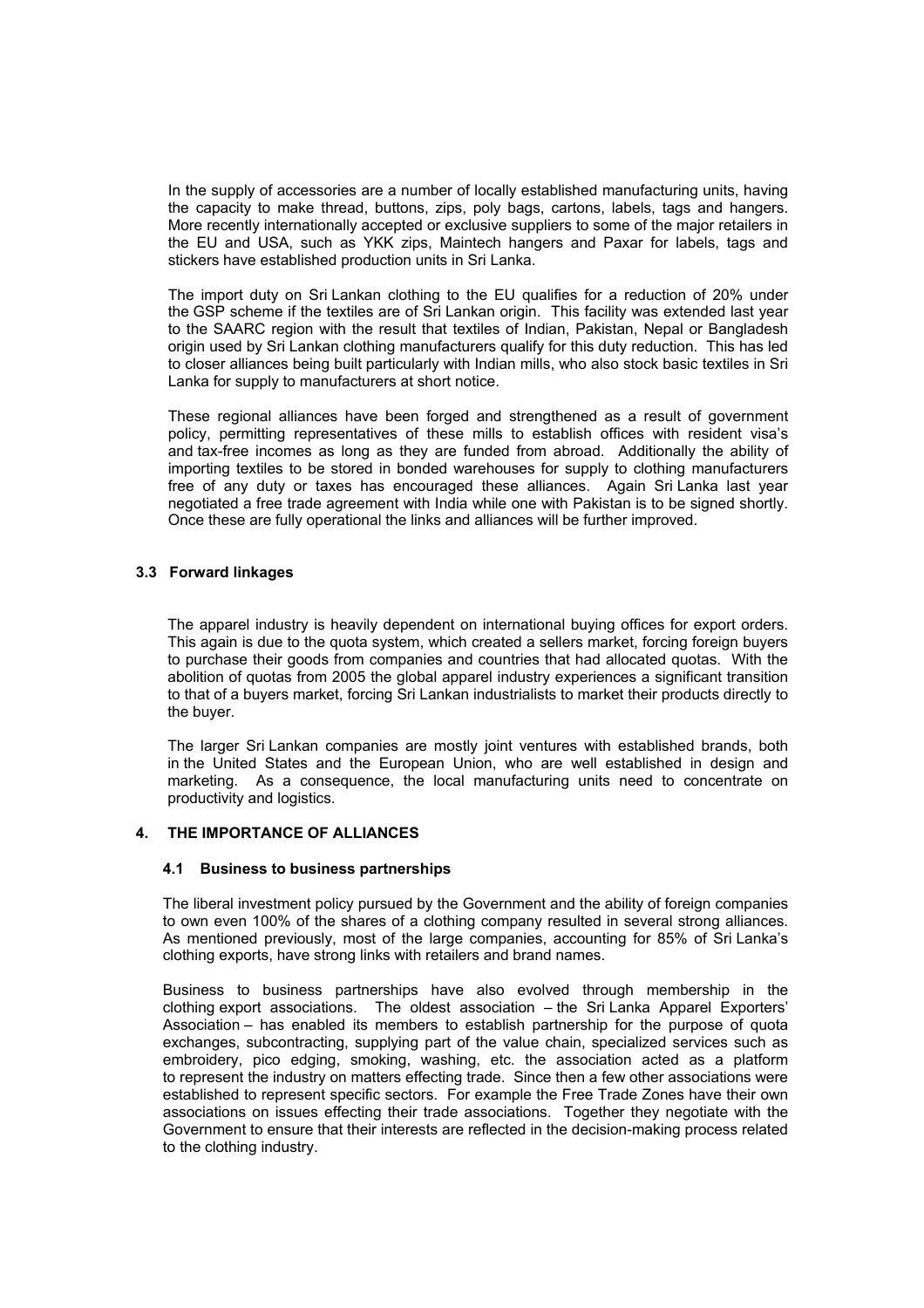All these associations have monthly meetings and discuss issues that need to be addressed by the industry and the Government. Regular seminars are organized with the participation of government officials or foreign experts as appropriate. Information on quota or capacity available or required and other issues of interest to the trade is e-mailed to members several times a day. The association has also organized missions to India to promote regional co-operation with Indian mills and this has been reciprocated by representatives of several Indian mills visiting and holding exhibitions in Sri Lanka.

Apart from sector-specific associations, membership in the Ceylon Chamber of Commerce and the Exporters Association of Sri Lanka, which represents all export product associations, enabled the industry to forge strong links with the public sector and be a part of the decision making process. Representatives of these apparel associations serve on the boards and state institutions, such as the Export Development Board, The National Labour Advisory Council, the Wages Board for the Clothing Industry, the Clothing Industry Training Institute and most importantly the Textile Quota Board, which decides on the policy for allocating export quotas.

The Ceylon Chamber of Commerce and its affiliated members including the Apparel Exporters Association participate in a monthly meeting organized by the Export Development Board to resolve both macro and micro firm level issues. These meetings are chaired by two senior cabinet ministers and representatives of all relevant government institutions attend with a view to resolve issues. Any unresolved issues are taken up at a cabinet sub committee for a policy decision.

The Chambers also meet the Finance Minister and the Secretary to the Treasury prior to the formulation of the annual budget to make submissions.

The last two decades witnessed a close cooperation among key decision matters from manufacturers to various government institutions, Customs, Ports Authority, Treasury, Central Bank the Textile Ministry, the Ministry of Commerce, etc. who meet regularly and are able to speedily resolve problems affecting the industry. More recently, all key players, manufacturers and government officials were appointed members of a task force to prepare a strategy for the Sri Lankan clothing industry to face the challenges of a quota free era.

#### **5. THE LEADING PLAYERS & DYNAMIC FORCES OF ALLIANCES**

The major forces behind the alliances are the joint ventures and especially those established by Mast Industries, USA. The main local collaborator – Mast Lanka with about 15 large factories specializing in basic clothing – in pants, blouses, T-shirts and lingerie. This group is also closely associated with MAS Holdings, who own over 12 large factories with investment from Mast Industries, USA, Sara Lee Courtaulds, Triumph and Speedo amongst several other well known international brands. These alliances have succeeded in creating an image both for Sri Lanka and their group as a centre for excellence in making lingerie. These two groups with investments in Ocean Lanka and Textured Jersey (two knitted fabric manufacturers) together with Stretchline (manufacturing elastic) developed a vertically integrated production of lingerie.

Two UK firms S.R. Gent and Desmonds both large suppliers to Marks & Spencer in the UK, also have a number of joint venture factories on the Island with the local Tri Star group, together with S.R. Gent, owning 17 factories in Sri Lanka in addition to factories in several other countries.

The success of these joint venture companies can be attributed to a clear division of responsibility with their US & UK partners, who concentrate on design and marketing, while the local partner is continuously improving the supply chain. The rest of the industry has the opportunity of benchmarking with best practices, resulting in an overall improvement of the clothing industry.

These joint venture companies have successfully assisted small firms to specialize in the supply of a variety of services from garment washing, embroidery to many other inputs requiring hand work, which are more appropriate to small suppliers. Similarly they have successfully helped in upgrading some of the smaller sub-contracted firms to a level they can be comfortable in placing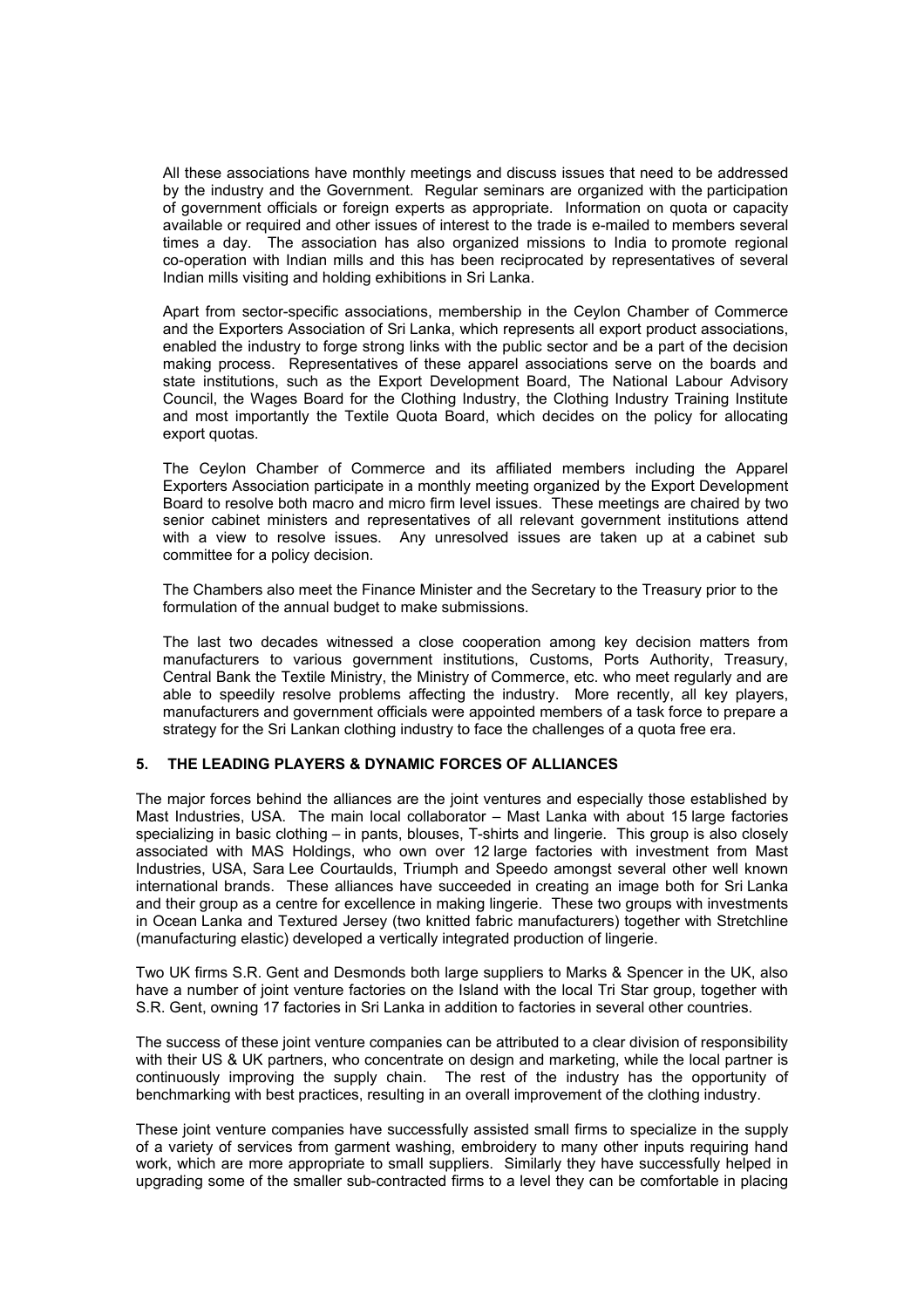orders with. This development happened because of the exclusive availability of export quotas to the smaller firms and the prohibition of quota sales, thus necessitating larger groups to place orders with sub-contract to smaller companies and assist them where necessary to upgrade their production and facilities.

Some of the large local clothing manufacturing groups also established manufacturing units in India, Mauritius, Kenya, the Maldives and Madagascar, amongst others to take advantage of duty and quota concessions granted to these countries by the US and the European Union. By doing so, they specialize in making products in the most competitive country. Additionally, companies such as Stretchline, a backward linkage project of the MAS Group manufacturing Elastics, has production units in China, Mexico and Indonesia. The firm is an accredited supplier of elastics for garments made for companies such as Victoria Secret, Gap, the Limited in the US, Marks & Spencer and BHS in the UK.

Moreover, the Government has actually encouraged foreign buying offices to set up offices in Sri Lanka. As a part of a national strategy for the clothing industry the Board of Investment and the Export Development Board together with representatives of the apparel associations have visited the US and the EU, targeting large retailers and encouraged them to establish buying offices in Sri Lanka. They are given the required visas and are not liable to income tax on their inward remittances. This has resulted in many of the large buying offices being located in Sri Lanka. This includes Liz Claiborne, Gap, Tommy Hilfiger, Wallmart, May Department Stores, etc. In pursuit of the national strategy, several large retail chains, including companies such as Marks and Spencer have their logistic centres located in Sri Lanka with the facility of distributing clothing to other destinations throughout the world.

### **6. LESSONS TO BE DRAWN & SUCCESS STORIES**

The success of the larger companies is entirely due to their strong relationships, joint ventures and trading alliances with retailers, brand names and major players in the industry in the US and Europe.

Their success is also due to the flexibility of the Government to permit such joint ventures and a healthy dialogue with the Government to remove all obstacles in the free movement of import and export cargo. In 1992 the then President of Sri Lanka announced a policy of establishing 200 clothing factories scattered throughout the Island – practically one in each village within one year. Following this the Board of Investments (BOI) actively canvassed foreign firms to establish manufacturing units in Sri Lanka by offering tax free status of 5 to 10 years, duty free import of plant and machinery, export quotas, residence visas and other concessions making it attractive to invest in Sri Lanka. This policy led to modern factories with the latest equipment including CAD/CAM – computer aided design and marker-making equipment as well as best practices being introduced.

An important lesson from the success stories in Sri Lanka is that in a global market it is essential to build strong relationships with customers and buyers. The need to create an image as a country with special skills, for example in producing lingerie, has an effect on many smaller firms, who in turn specialize in supplying goods and services in the value chain.

Again the need to forge links with other manufacturers through assistance provided by chambers and associations through a platform to discuss and negotiate with Government contributed to a great extent the success of the Sri Lankan clothing industry.

Subcontracting of some parts of the value chain has contributed to higher value addition of clothing exports.

A significant failure has been the lacking development of national backward linkages between the textile and clothing industry. There was lack or reluctance on the part of the textile industry to upgrade their mills to supply the expert-oriented clothing industry good quality textiles at competitive prices. In effect, the textile industry did not take advantage of the opportunity of supplying a guaranteed market. This would have resulted in the upgrading of their technology